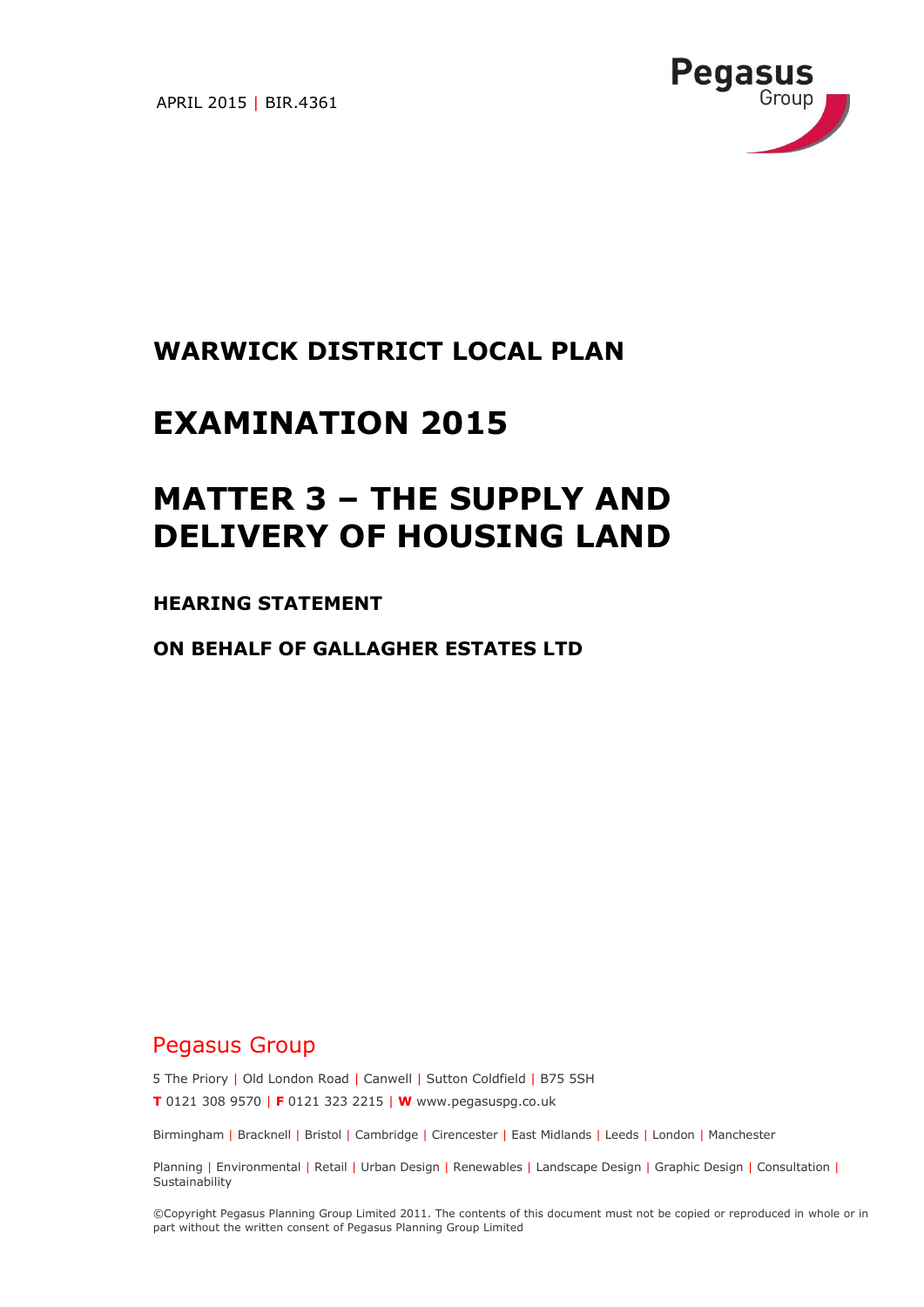

#### **MATTER 3 – THE SUPPLY AND DELIVERY OF HOUSING LAND**

*Issue:* Whether the approach towards the supply and delivery of housing land is justified, effective and consistent with national policy.

*Question 1: What is the up to date situation regarding completions to date in the plan period and what is the residual amount of housing that needs to be delivered?*

- 1.1 It is understood from the Council's latest Five Year Land Supply Statement of November 2014 that 689 dwellings have been completed in the District over a period, from the start of the Plan period to 11 November 2014. Policy DS7 and the Housing Trajectory (Ref: HO06) should be updated to reflect the most recent data – a point recognised at paragraph 1.4 of HO06. There remains, therefore, a residual need for 12,171 dwellings against the requirement figure of 12,860 new homes 2011 to 2029 as set out in Policy DS6. It should be noted, however, that Pegasus Group (see response to Matter 2) consider the actual dwelling requirement for Warwick District to be 1,000 dwellings per annum which equates to a total of 18,000 new dwellings to 2029 or 20,000 to 2031.
- 1.2 Concern is raised that the completions identified by the Council, include C2 completions. There are a number of good reasons not to count these units due to the paucity of information regarding for example closures, the lack of understanding of what level of discount should be put onto bed spaces to convert them to dwellings and the consistency with the approach taken in terms of the overall requirement figure.
- 1.3 There is concern that given the poor levels of completions since the beginning of the Plan period the Council does need to deliver an increasing level of completions later in the Plan period. In order to effectively do so, it is important that there is a plentiful supply of deliverable land to ensure the ongoing delivery of housing throughout the Plan period. At present, our view is that the Local Plan is neither sufficiently positively prepared nor effective in meeting arising housing needs in Warwick District.

*Question 2: What is the potential total supply of new housing? What is the basis*  for this figure and is it justified? How much of this would be consistent with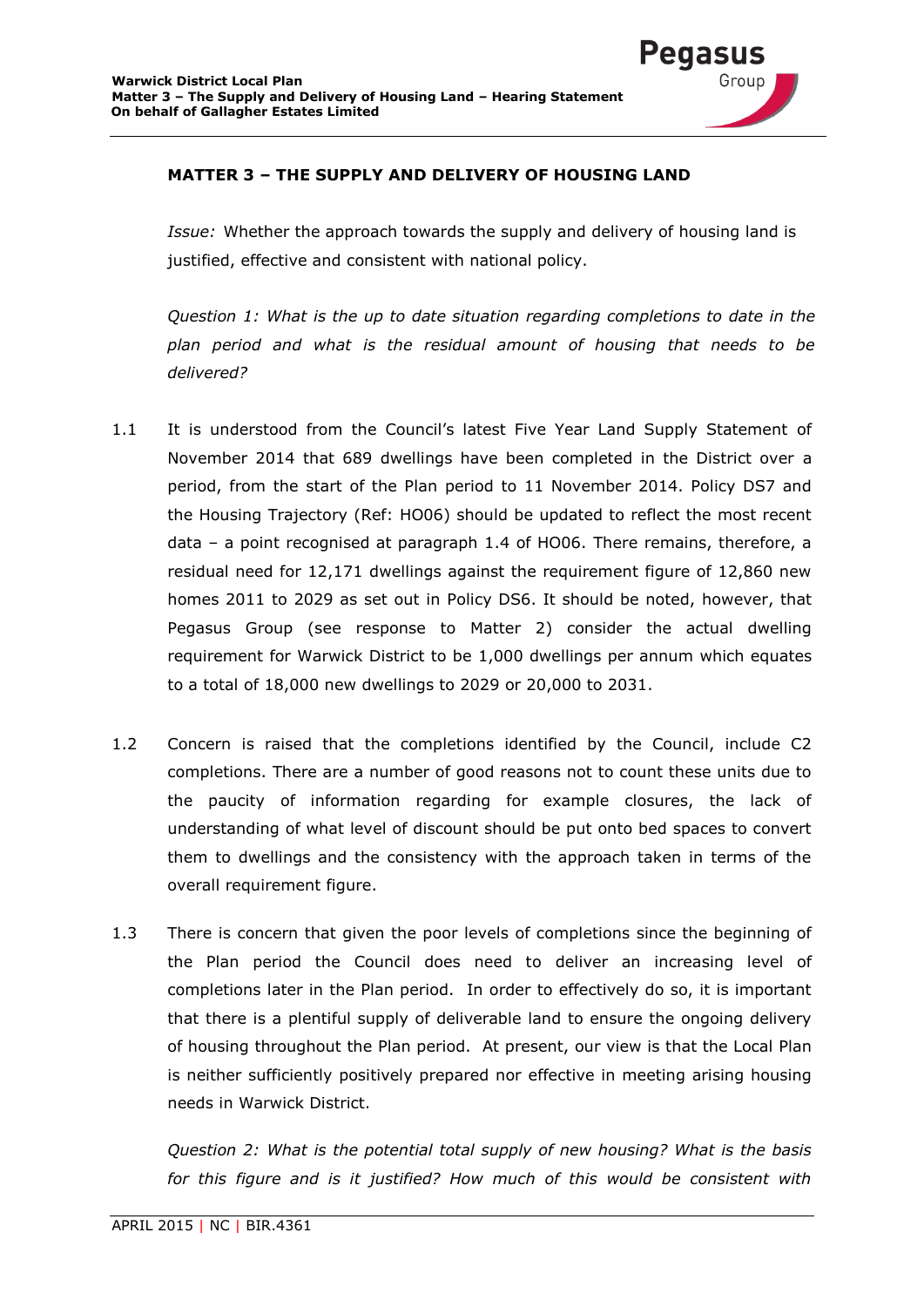

*policies in the Local Plan? How much would be developable within the plan period? How does total potential supply compare with the planned level of provision?*

- 2.1 In light of time passing since the Local Plan was prepared and more completions being delivered, the sources of supply set out in Policy DS7 are likely to be out of date and therefore the most up to date potential total supply of new housing is unknown.
- 2.2 In terms of the 13,006 figure proposed by the Council, although this is in excess of the dwelling requirement proposed in the Local Plan (by 146 dwellings), there is concern that a number of the sources set out are overly optimistic as explained in further detail below. It is advised that Policy DS7 is revised in order to build in flexibility to allow for changing circumstances. It should also be noted that against the proposed Pegasus full OAN figure (as referred to above), 13,006 new homes is insufficient.
- 2.3 As set out in our Hearing Statement to Matter 2 (Overall Provision of Housing), we do not consider that the Council is planning to 'boost significantly the supply of housing' in that the Local Plan does not meet the full, objectively assessed needs (OAN) for market and affordable housing. Whilst this Statement considers issues relating to housing supply, identification of the appropriate OAN needs to be established first, to allow consideration of the adequacy of housing land supply. It is considered necessary for the Local Plan to include additional housing land to ensure the OAN is met.

*Question 3: What is the estimated total supply in the plan period from:*

- *a) existing planning permissions*
- *b) other commitments e.g. sites subject to S106*
- *c) allocated sites*
- *d) other sites specifically identified e.g. SHLAA*
- *e) windfalls*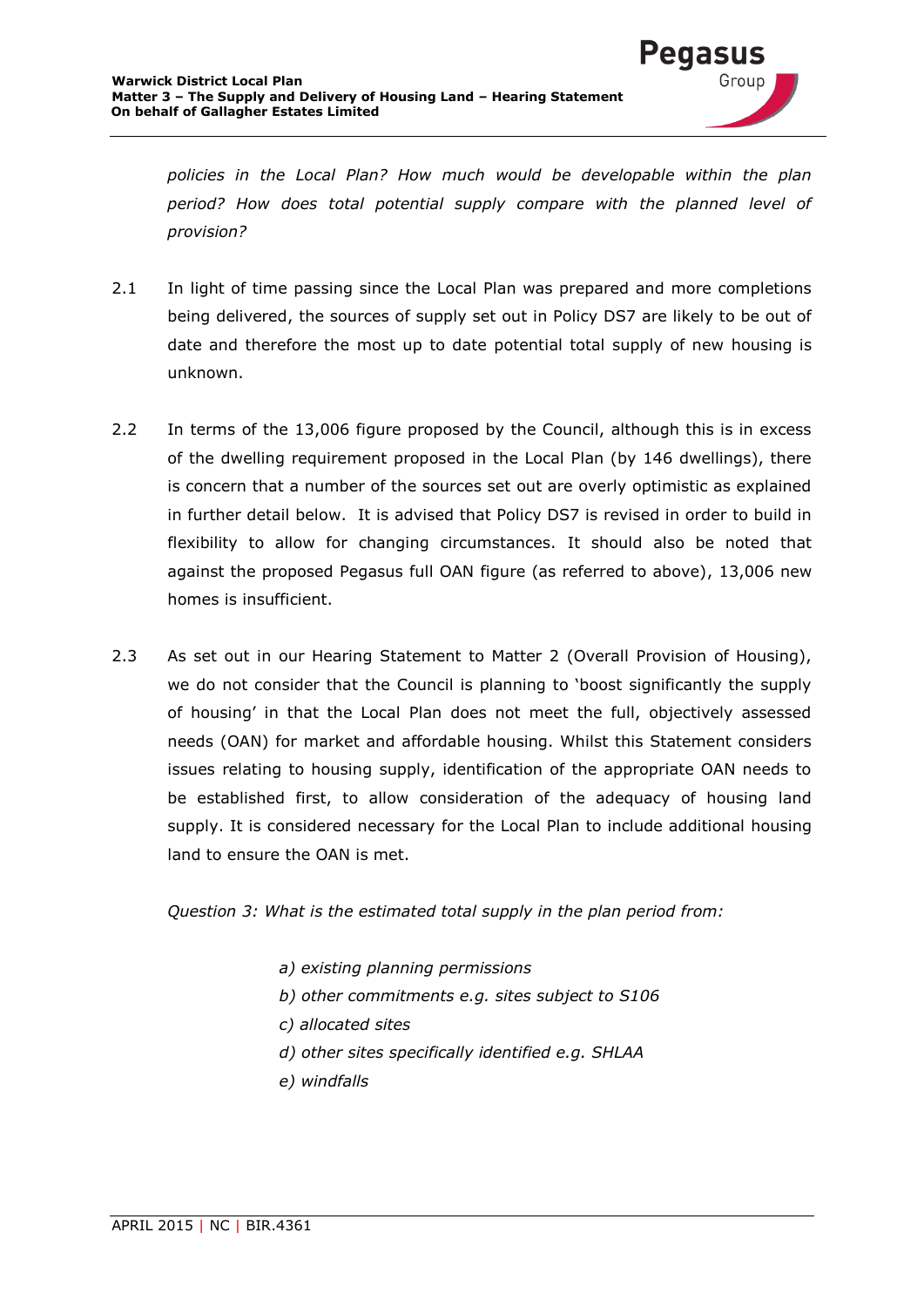

3.2 It is acknowledged in the Housing Trajectory paper, at paragraph 1.4, that the trajectory will be updated following the publication of the Draft Local Plan to reflect the monitoring year of 2013/2014. It is assumed that this exercise has not yet taken place. Further information is included within the latest Housing Land Supply information published by the Council for the first five years dated November 2014 but it is noted that this hasn't been put before the Inspector.

*Question 4: What are the assumptions about the scale and timing of supply and rates of delivery from these various sources? Are these realistic? Has there been any discounting of sites with planning permission for example?*

- 4.1 In terms of the timing and delivery of sites, the Council has crudely attempted to forecast delivery of sites for the purpose of demonstrating a continuous delivery of housing. There is concern, however, that the Local Plan only incorporates a 5% non-implementation allowance within the committed supply which provides limited flexibility. This is considered to be unrealistic, for example, often outline applications apply for a maximum number of dwellings, however, when the detailed design process takes place a reduced number of units is often delivered (due to infrastructure requirements). In addition, sites may not be implemented for various reasons (i.e. applications sought for valuation exercise and not for the purpose of delivering residential development).
- 4.2 It is advised that increased non-implementation discounts are incorporated in relation to sites with outstanding planning permission (10%), SHLAA sites (10%) and allocations (5%). This will assist in building flexibility into the housing land supply.
- 4.3 In terms of the proposed housing allocations, these sites provide less than 50% of the overall supply. There is concern that this lack of identified sites may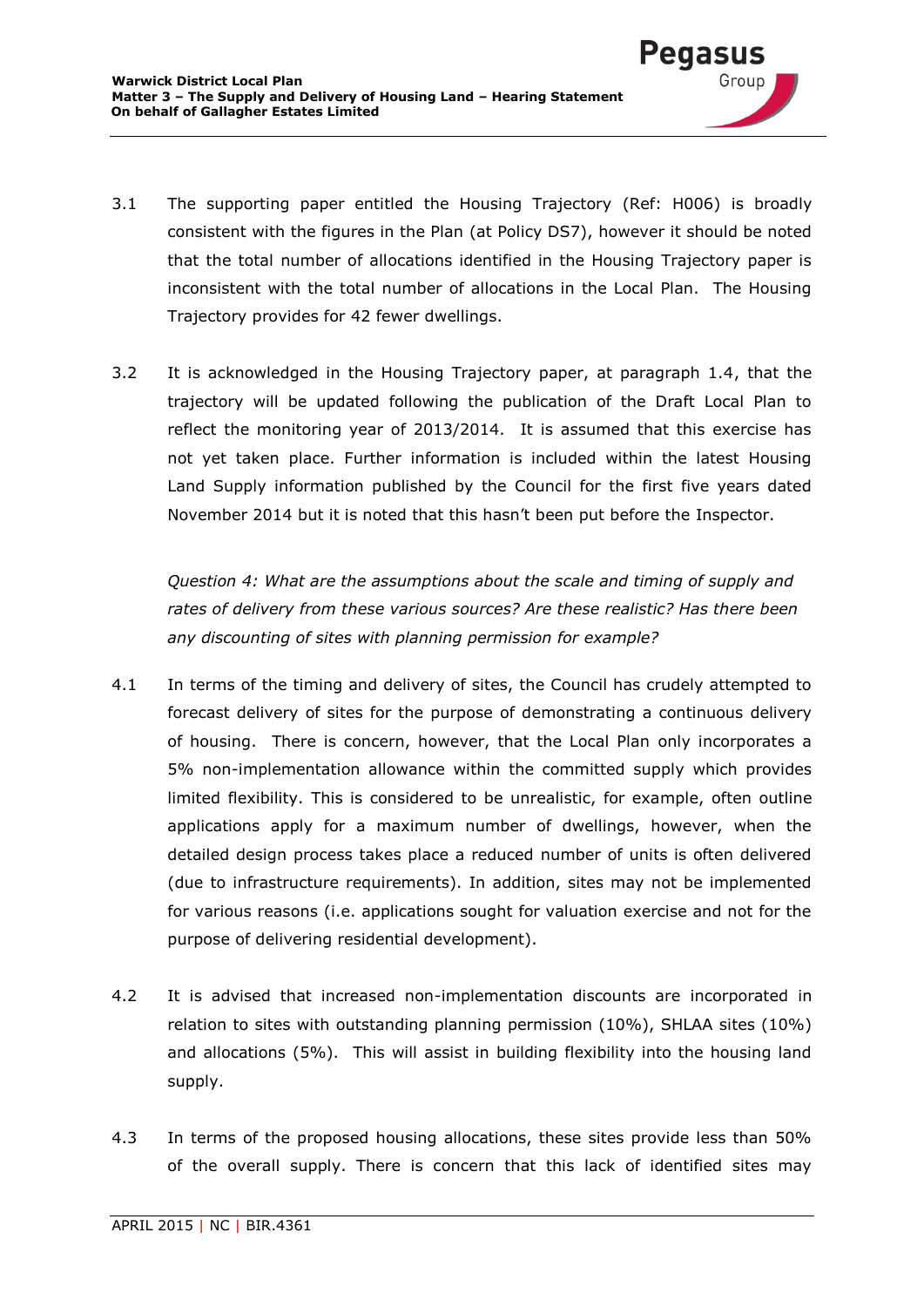

prejudice the continuous delivery of housing land. It is recommended that in place of the large windfall allowance, additional sites are identified and allocated in sustainable locations to ensure the full, objectively assessed needs are met. In any event additional allocations would need to be identified to ensure the full, objectively assessed housing need is met.

4.4 As identified below, past trends have influenced higher than normal rates of windfalls, which is explored in further detail below.

#### *Question 5: Specifically, is the figure for windfalls realistic and justified?*

- 5.1 It is considered that large amount of windfalls have arisen in the past due to there being a policy vacuum. As a result of there being no proactive, up to date Local Plan in place, speculative sites have come forward for development, which have resulted in an over inflated past trend of windfalls. In light of there being a regularly updated SHLAA and an adopted Local Plan, it is considered that fewer windfalls will come forward. To rely on a continuing high rate of windfall provision is likely to result in an under supply of housing compared to the overall dwelling requirement.
- 5.2 The Council has produced a document which estimates a windfall allowance (Ref: HO05). It is clear that a significant element of the allowance identified by the Council relies upon unidentified sites of 5 or more dwellings. This equates to roughly a third of the identified windfall supply. This, at the very least, should be removed from any allowance as it represents double counting with the supply that would already be identified within the SHLAA.
- 5.3 No compelling evidence has been put forward by Warwick District Council in justifying such a high windfall allowance. It is recommended that windfalls are treated as additional supply to be delivered in addition to that identified through the Plan.

*Question 6: What are the potential sources of windfalls? Given that the Local Plan and SHLAA have provided the opportunity to identify specific sites, are windfalls likely to come forward on the scale envisaged? What would be the implications if they didn't?*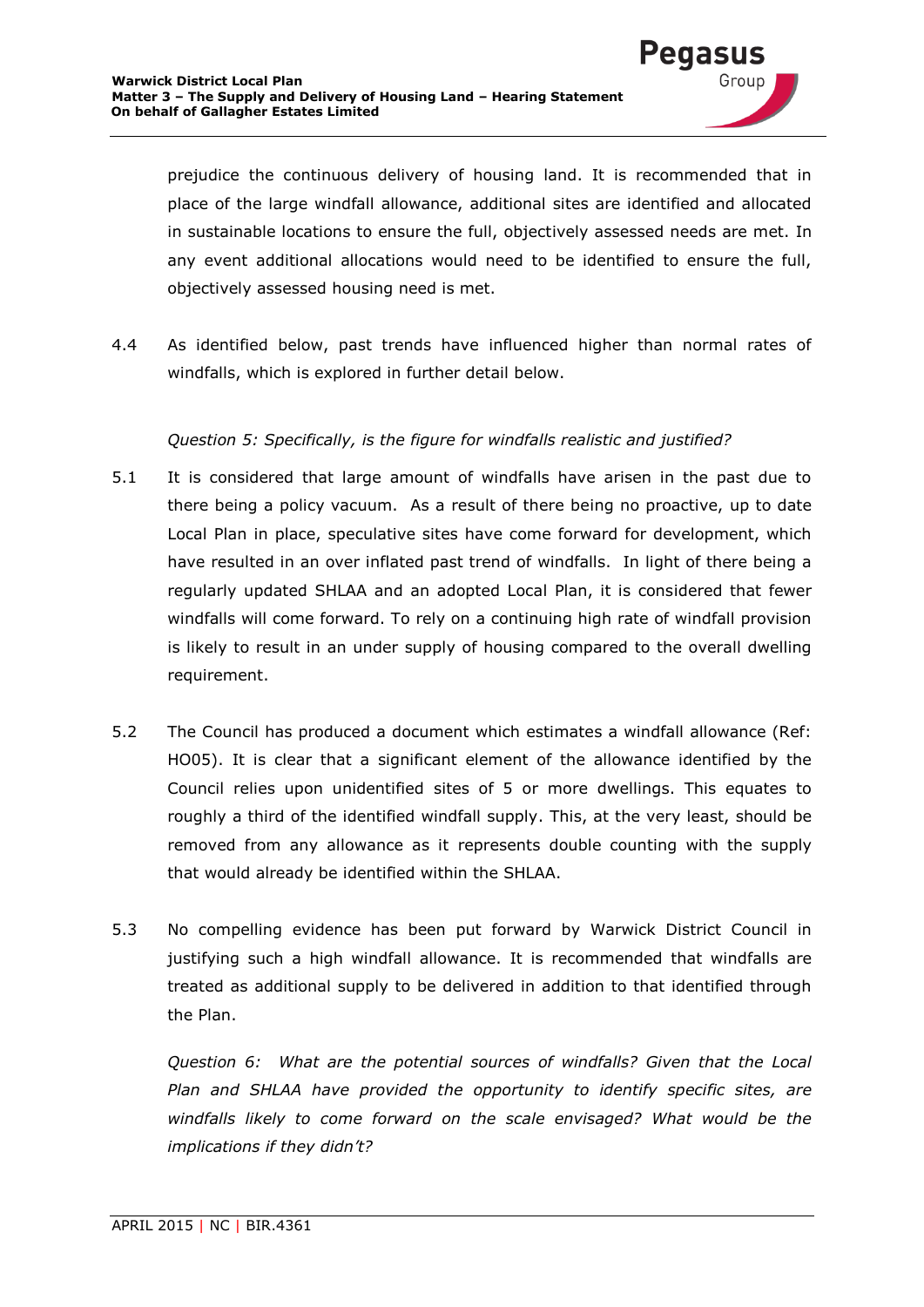

'egasi

Group

6.2 The SHLAA methodology explains that a size site limit of 5 dwellings is applied in considering sites within Warwick. Therefore any supply from sites that can yield five or more dwellings should be identified through the SHLAA and should be excluded from any windfall allowance contained within the Local Plan to avoid double counting. Relying on unidentified large sites will result in the Council failing to deliver the relevant housing requirement within the Plan period.

*Question 7: How has flexibility been provided in terms of the supply of housing? Are there other potential sources of supply?*

7.1 Given the evidence provided by Pegasus Group to Matter 2 and for the reasons set out in this Paper, it is our view that there is no flexibility provided in terms of the identified supply of housing. Having reviewed the SHLAA prepared in May 2014, there is a considerable amount of land that has been identified by the SHLAA that is potentially suitable, available and achievable. In light of this, it is clear that there are no capacity issues preventing additional land from being allocated within the Local Plan. It is recommended that additional land is brought forward through further allocations in order to increase contributions from existing sources, particularly deliverable sites. Deliverable sites are likely to be greenfield and on the urban edge.

*Question 8: Has there been persistent under delivery of housing? In terms of a buffer for a five year supply of housing sites, should this be 5% or 20% in relation to para 47 of the NPPF? How should the level of completions since 2011 be taken into account? What would the requirement be for a five year supply including a buffer?*

8.1 Warwick has persistently under delivered against the relevant housing requirement.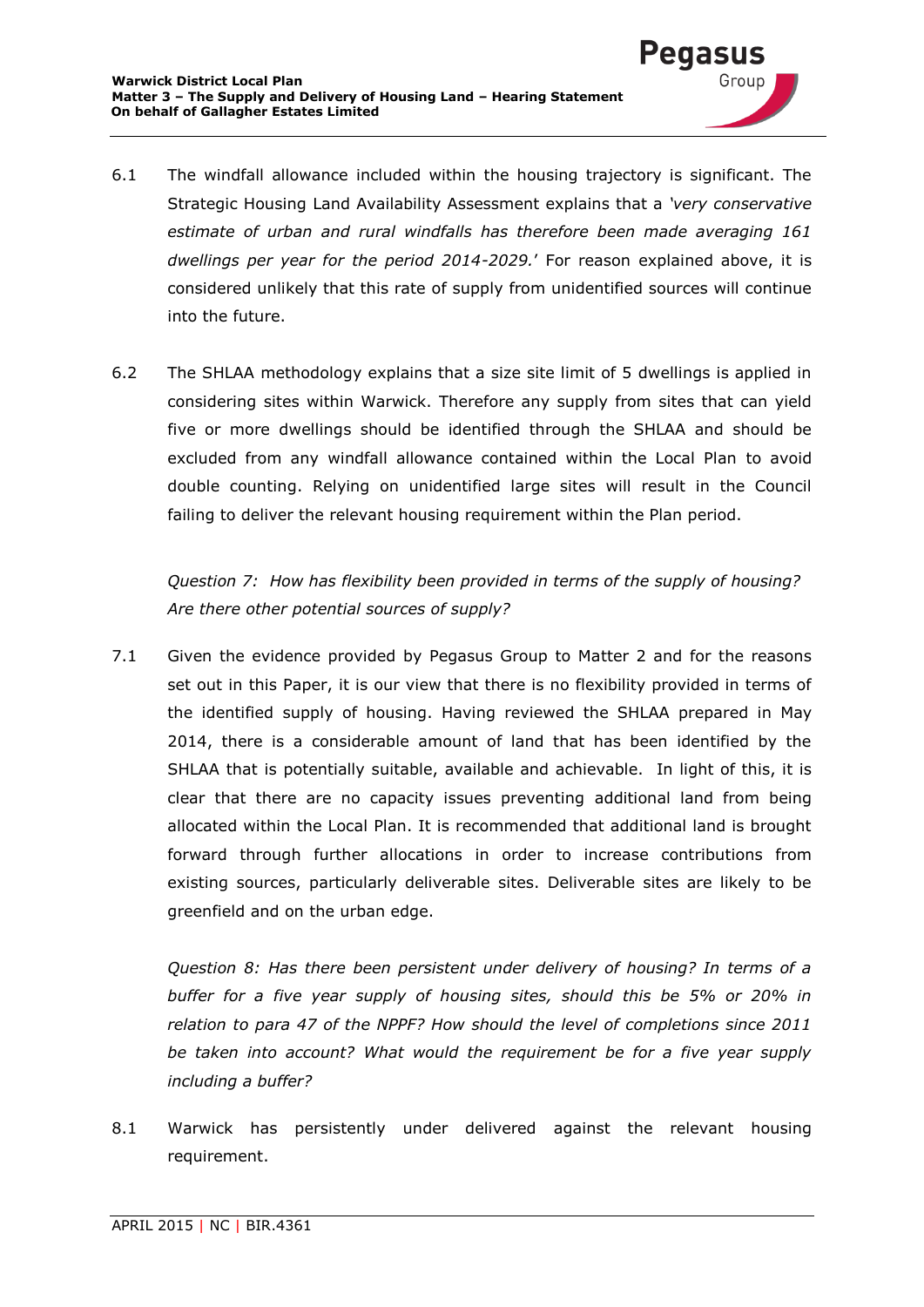8.2 Looking at the evidence, the requirement in the adopted Local Plan was based on the Regional Spatial Strategy. Between 2006 and 2011 the requirement for Warwick District was 2,070 dwellings. To 2011 completions equated to 1,709, some 361 dwellings short. Completions from 2006 are set out in Table 1 below:

euasi

| rabic 1. Companion of Net Additional Compietions against Almadisea Han Targets, Warwick |                       |                 |               |              |               |  |
|-----------------------------------------------------------------------------------------|-----------------------|-----------------|---------------|--------------|---------------|--|
| Year                                                                                    | <b>Net Additional</b> | Annualised      | Under/        | Annualised   | Under/        |  |
|                                                                                         | Completions           | Plan Target     | Overprovision | Plan Target  | Overprovision |  |
|                                                                                         |                       | <b>RSS 2004</b> |               | Phase II Rev |               |  |
| 2006/2007                                                                               | 465                   | 514             | $-49$         | 540          | $-75$         |  |
| 2007/2008                                                                               | 580                   | 389             | $+191$        | 540          | $+40$         |  |
| 2008/2009                                                                               | 410                   | 389             | $+21$         | 540          | $-130$        |  |
| 2009/2010                                                                               | 177                   | 389             | $-212$        | 540          | $-363$        |  |
| 2010/2011                                                                               | 77                    | 389             | $-312$        | 540          | $-463$        |  |
| 2011/2012                                                                               | 144                   | 347             | $-203$        | 540          | $-396$        |  |
| 2012/2013                                                                               | 262                   | 347             | $-85$         | 540          | $-278$        |  |
| 2013/2014                                                                               | 283                   | 347             | -64           | 540          | $-257$        |  |
| Total:                                                                                  | 2,398                 | 3,111           | $-713$        | 4,320        | $-1,922$      |  |

|  | Table 1: Comparison of Net Additional Completions against Annualised Plan Targets, Warwick |  |
|--|--------------------------------------------------------------------------------------------|--|
|  |                                                                                            |  |

*Source: Warwick District Council*

- 8.3 In addition, it is demonstrated above that the Warwick District Council failed to meet the residual requirement for the RSS from 2009/10 to 2010/2011, as well as beyond the Plan period.
- 8.4 As explained previously, the Council has failed, by a considerable margin, to meet the annual requirement set out in the submitted Local Plan in every year since 2011, the proposed start of the Plan period.
- 8.5 It is also useful to look back to see what number of dwellings were estimated to be delivered by Warwick District Council in the years from 2006 through their forward housing trajectories. Table 2 below considers actual completions against forecast completions from each of the Annual Monitoring Reports from 2006 to 2011.
- 8.6 The table shows that in the years since 2006 the Authority has regularly suggested a higher completions figure than that which was subsequently achieved. In fact, in the last five years to 2013 the table shows that Warwick has always delivered below what was actually forecast.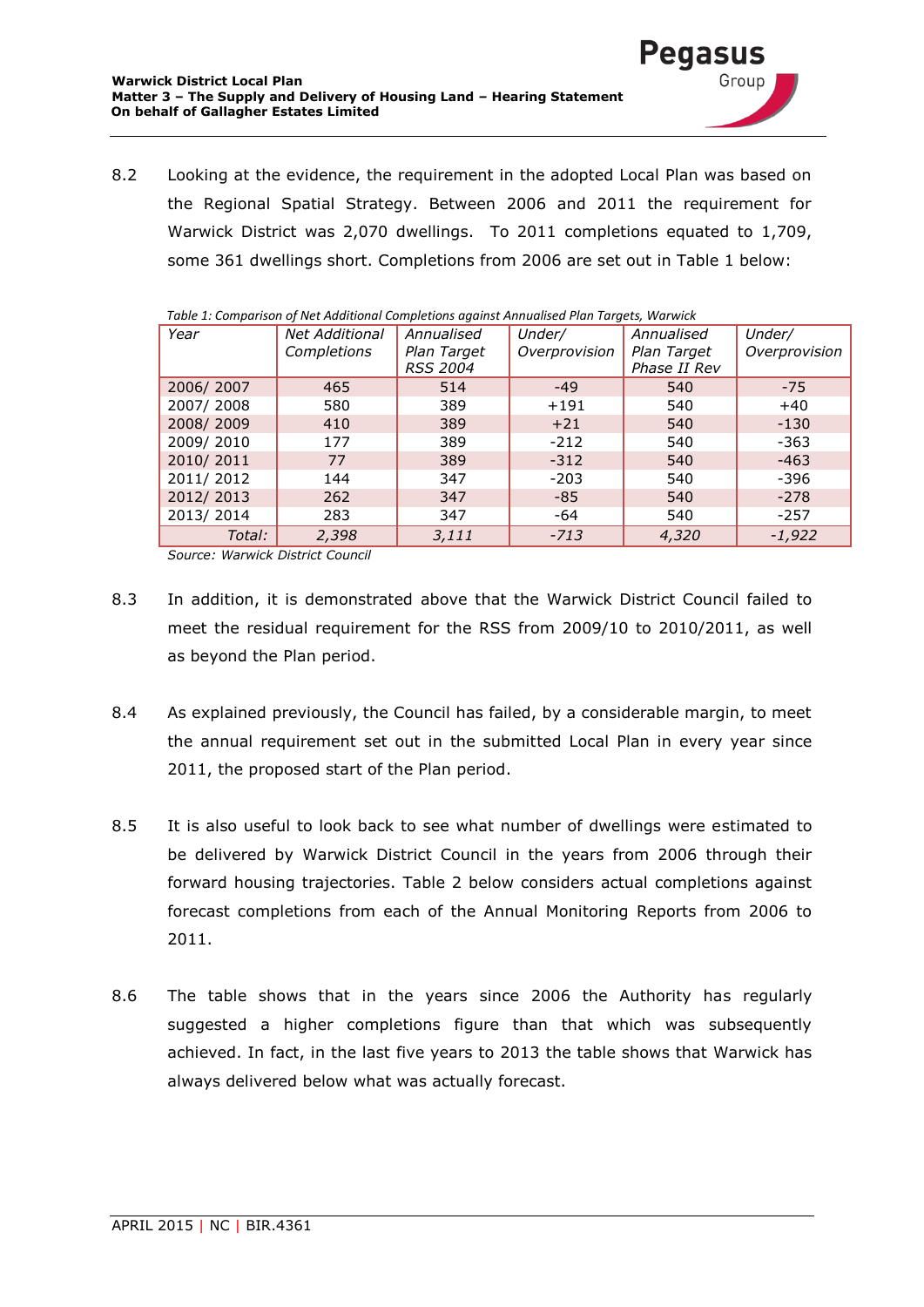

|                                    | 2006<br>/07    | 2007<br>/08  | 2008<br>/09     | 2009<br>/10     | 2010<br>/11     | 2011<br>/12     | 2012<br>/13     | 2013<br>/14 | 2014<br>/15 | 2015<br>/16 | 2016<br>/17 |
|------------------------------------|----------------|--------------|-----------------|-----------------|-----------------|-----------------|-----------------|-------------|-------------|-------------|-------------|
| <b>Actual Completions</b>          | 465            | 580          | 410             | 177             | 77              | 144             | 262             |             |             |             |             |
| Projected 2006 AMR                 | 500<br>$(-35)$ | 500<br>(80)  | 500<br>$(-90)$  | 500<br>$(-323)$ | 500<br>$(-423)$ |                 |                 |             |             |             |             |
| Projected 2007<br>AMR <sup>*</sup> |                | 400<br>(180) | 400<br>$(-290)$ | 700<br>$(-523)$ | 700<br>$(-623)$ | 700<br>$(-556)$ | 300<br>$(-38)$  | 300         | 300         | 300         | 300         |
| Projected 2008 AMR                 |                |              | 527<br>$(-117)$ | 418<br>$(-241)$ | 570<br>$(-493)$ | 570<br>$(-426)$ | 570<br>$(-308)$ | 295         | 295         | 295         | 295         |
| Projected 2009 AMR                 |                |              |                 | 247<br>$(-70)$  | 273<br>$(-196)$ | 407<br>$(-263)$ | 376<br>$(-114)$ | 324         | 116         | 116         | 162         |
| Projected 2010 AMR                 |                |              |                 |                 | 120<br>$(-43)$  | 231<br>$(-87)$  | 313<br>$(-51)$  | 463         | 508         | 253         | 110         |

#### **Table 2: Comparison of actual completions against forecast completions from the 2006 to 2010 Annual Monitoring Reports**

Note: Figures set out come from the AMR trajectories showing what Warwick DC considered they were going to provide to meet housing requirements. These are then compared with actual completions in the top line.

- 8.7 It is clear that in recent years that Warwick District Council has also persistently failed to meet either the requirements of the Local Plan average completions figure, the residual completions figure since 2006, or their own projected completions. In addition when looking at the figure from 2011 compared to the annual requirement in the submitted Local Plan (the figure of 12,860 dwellings/714dpa) the average annual completions figure achieved 2011-2013 (203 dpa) is well below that necessary (714dpa).
- 8.8 As demonstrated above, there is evidence of persistent under delivery of housing in Warwick irrespective of the moratorium and therefore the appropriate buffer to apply is 20%.

*Question 9 Would the Local Plan realistically provide for a five year supply on adoption? Will a five year supply be maintained?*

9.1 The Local Plan does not realistically provide for a five year supply of housing land upon adoption. The latest five year housing land supply position published by the Council considers there to be a 4.5 year supply at 11 November 2014. However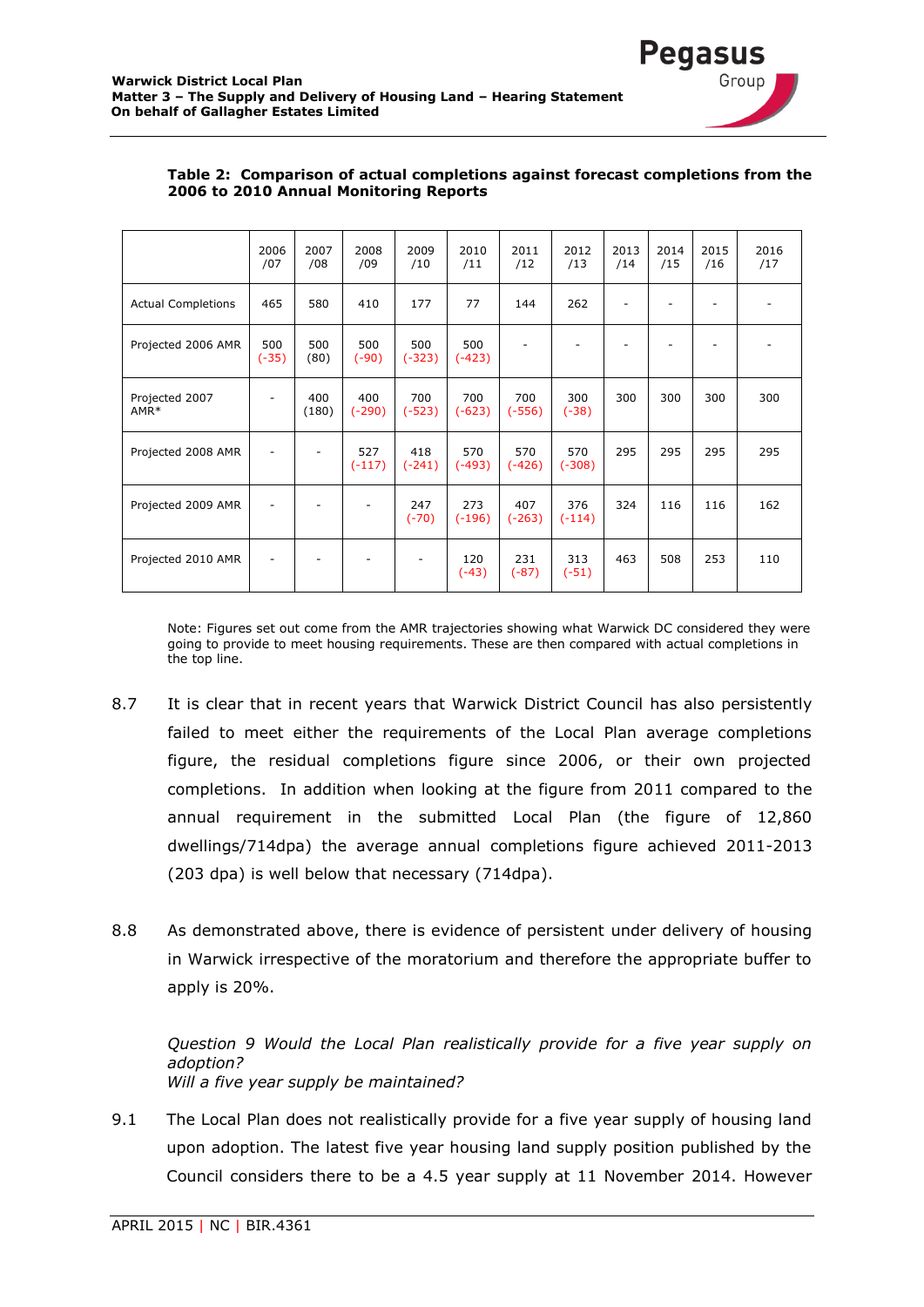

**Pegasus** 

Group

| <b>Local Plan Strategy</b><br>12,860 |  |  |  |
|--------------------------------------|--|--|--|
|                                      |  |  |  |
|                                      |  |  |  |
|                                      |  |  |  |
| 689                                  |  |  |  |
| 3,572                                |  |  |  |
| 1,897                                |  |  |  |
| 5,469                                |  |  |  |
| 1,094                                |  |  |  |
|                                      |  |  |  |
| 6,563                                |  |  |  |
| 1,313                                |  |  |  |
|                                      |  |  |  |
| 5,262                                |  |  |  |
| 4.0                                  |  |  |  |
|                                      |  |  |  |

- 9.2 It is clear that Warwick District Council fall short of being able to demonstrate a five year supply based on information within the public domain. It is accepted that adoption of the Plan would boost the supply, but the Housing Trajectory (HO06) demonstrates that many of the proposed allocations are assumed to deliver homes beyond the first five year period, with a peak in forecast supply from these sources in 2019 to 2021. It is therefore doubtful whether the proposed allocations would significantly boost housing land supply enough to secure a five year land supply upon adoption.
- 9.3 The way to achieve higher rates of delivery as advocated by Pegasus Group is to identify further sites for inclusion within the Plan. In any event additional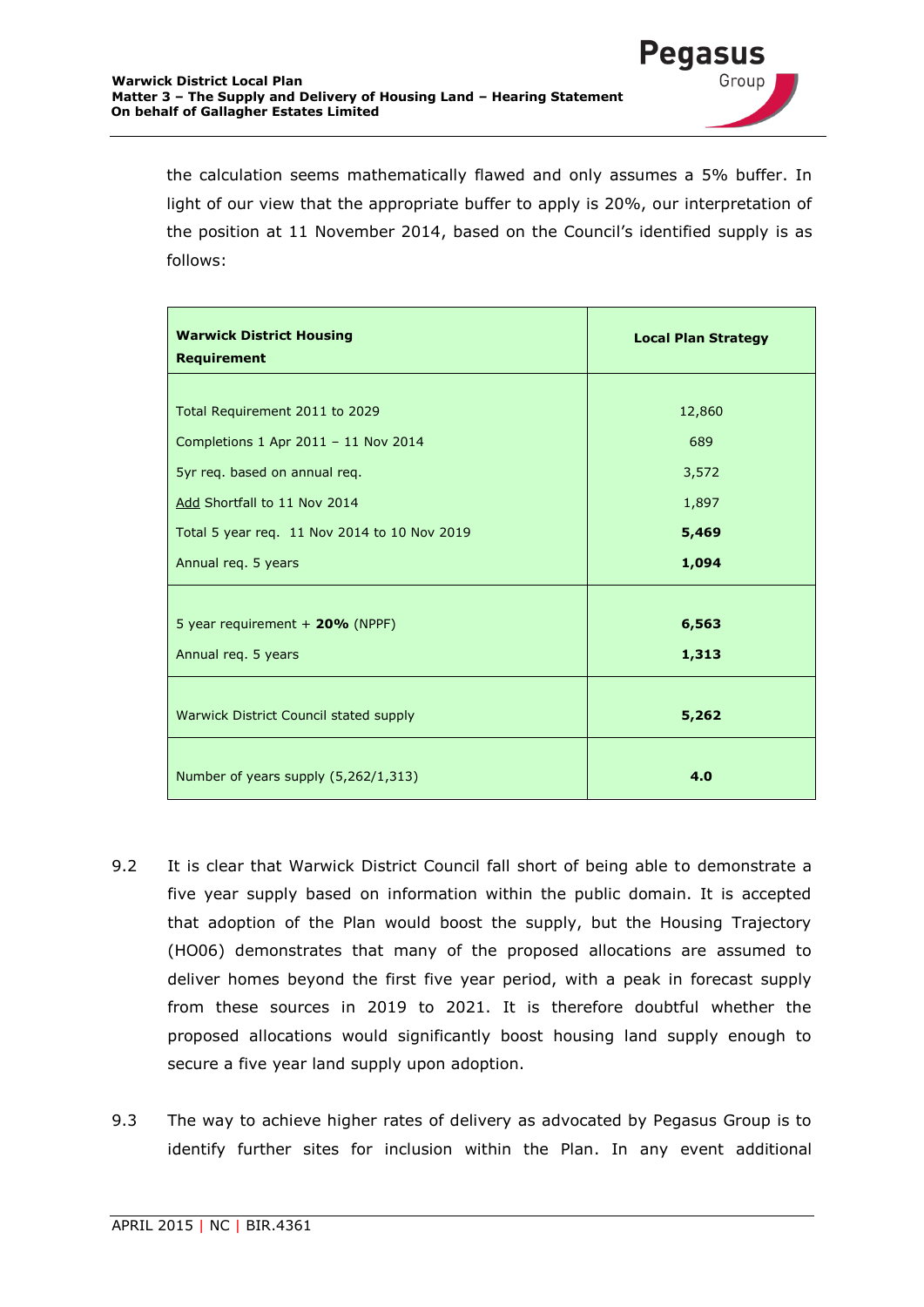

allocations would need to be identified to ensure the full, objectively assessed housing need is met.

- 9.4 It is considered appropriate for a minimum 10% contingency in addition to any appropriate requirement to be included within the supply to allow for additional sites to come forward. This would not only assist in boosting significantly the supply of housing, but would also provide greater flexibility for the rolling supply of housing land, particularly in respect of years 6-15.
- 9.5 It is considered necessary for the District Council to provide an updated position as at 1 April 2015 prior to the hearing sessions to allow for robust scrutiny.

*Question 10In overall terms would the Local Plan realistically deliver the number of dwellings required over the plan period?*

10.1 As evidenced in our response to Matter 2, the Local Plan as submitted does not propose to deliver the required number of homes to meet the full objectively assessed housing requirement. In addition, we have a raised a number of concerns within this Statement in terms of the supply, which include a number of assumptions relied on by the Council which will result in a shortfall in expected delivery. As a result, the Local Plan as submitted, would not 'boost significantly the supply of housing' as required by the NPPF.

#### *Headroom*

10.2 The headroom provided within the modified Housing Trajectory Table is just 146 homes over and above the Council's proposed housing target of 12,860 homes. This equates to a 1% buffer. This provides insufficient flexibility within the trajectory which is likely to result in a shortfall in provision within the Plan period. This could be rectified by increasing the headroom by providing a 10% contingency above any established housing requirement.

#### *Windfall Allowance*

10.3 The supply identified by the Council is overly reliant on windfall sites. The Council's trajectory includes the provision of almost 2,500 homes on unidentified windfall sites, which equates to almost 20% of the total requirement. As these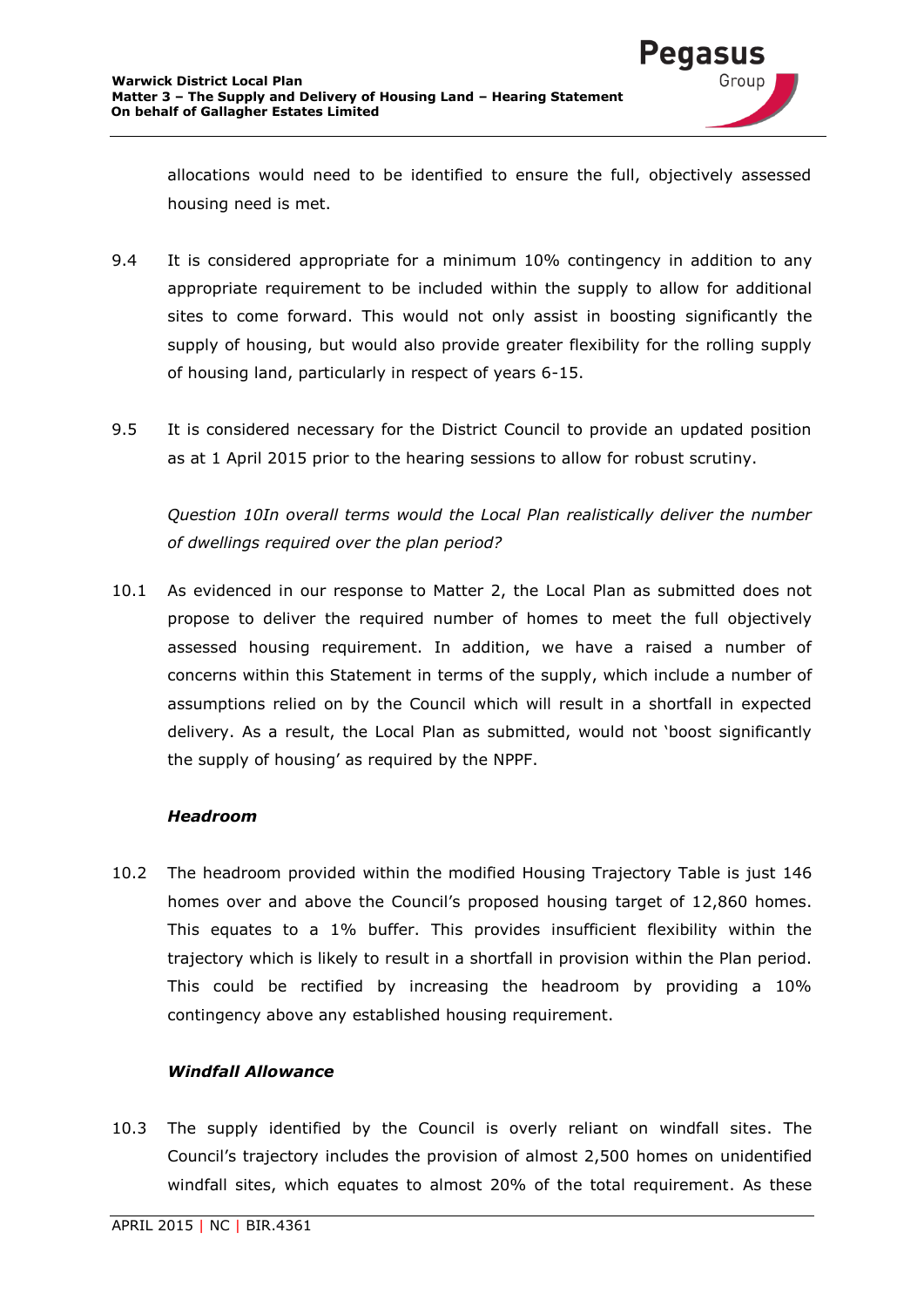windfall sites are by their nature unidentified, it is unrealistic to expect such a high level of supply from this source, especially as no compelling evidence has been provided by the Council, as required by the NPPF. To provide greater certainty of delivery within the supply, the windfall allowance should be replaced through the identification of specific sites and further housing allocations within the Local Plan.

'edasl

Group

#### *Non-implementation Rates*

10.4 The Council recognises within their latest Five Year Housing Land Supply Calculation (Nov 2014) that there is a need to provide enough flexibility to take account of non-implementation of sites. The methodology applied by the Council assumes a 5% deduction for non-implementation on sites with planning permission, windfalls and care homes for the purpose of a 5 year supply calculation. The approach of assuming a deduction for non-implementation is supported, but it is considered a 10% deduction would be more realistic and provide greater resilience within the overall trajectory.

#### *History of Poor Performance*

- 10.5 It has been demonstrated that Warwick District Council has persistently under delivered against the relevant housing requirement. In addition, Warwick District Council's published housing trajectories, as set out through Annual Monitoring Reports, have historically been over ambitious in assuming levels of housing delivery in future years. This raises concern that the trajectory contained within the Local Plan is also unrealistic and will fail to deliver the intended levels of completions.
- 10.6 In summary, the trajectory does not provide for the delivery of the quantum of homes to satisfy the full objectively assessed need and is unrealistic in quantifying the number of homes the submitted Local Plan will deliver. The Local Plan would not realistically deliver the number of dwellings required over the Plan period.